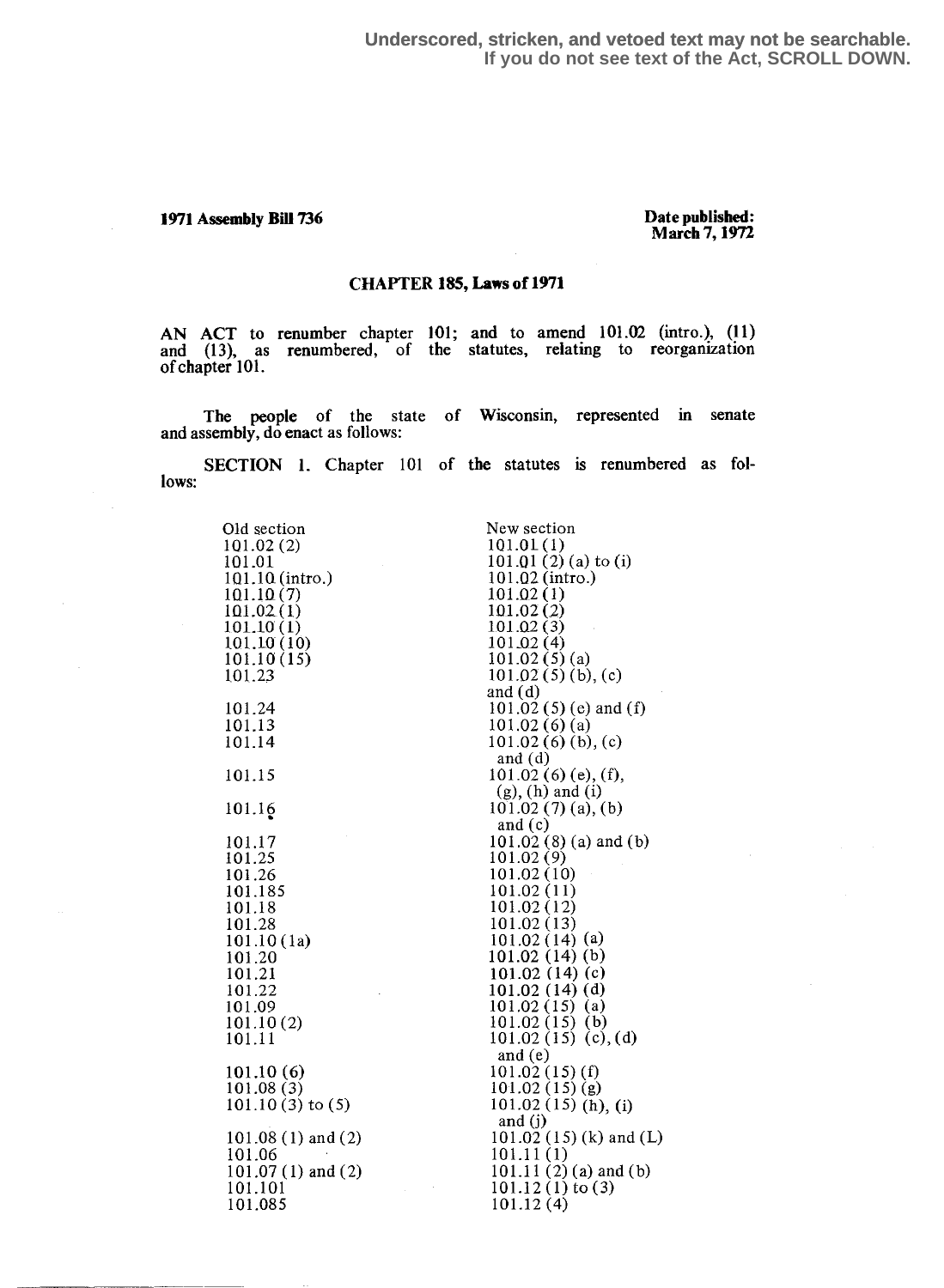**447 If you do not see text of the ACCIL DOWN. Underscored, stricken, and vetoed text may not be searchable.**

| 101.306                         | 101.13(1)                      |
|---------------------------------|--------------------------------|
| 101.305                         | $101.13(2), (3)$ and           |
|                                 | (4)                            |
| $101.10(5a)$ , $(5b)$ , $(5c)$  | $101.14(1)(a)$ , (b),          |
| and $(5d)$                      | $(c)$ and $(d)$                |
| 101.29                          | $101.14(2)(a)$ to (g)          |
| 101.104                         | 101.15(1)                      |
| 101.103                         | $101.15(2)$ (a) to (f)         |
| 101.105                         | 101.16                         |
| 101.30                          | 101.17                         |
| 101.10(16)                      | 101.18                         |
| 101.102                         | 101.19                         |
| 101.10 (14)                     | 101.21                         |
| 101.10 (5f)                     | 101.211                        |
| 101.60                          | 101.22                         |
| 101.61                          | 101.221                        |
| 101.62                          | 101.222                        |
| $101.10(9)$ , $(9a)$ and $(11)$ | 101.23 $(1)$ , $(2)$ and $(3)$ |
| 101.37                          | $101.23(4)$ to $(6)$           |
| 101.10(8)                       | 101.24                         |
| 101.10(17)                      | 101.25                         |
|                                 |                                |

SECTION 2. 101.02 (intro.), as renumbered, of the statutes is amended to read:

101.02 (title) POWERS, DUTIES AND JURISDICTION OF DEPARTMENT. (intro.) It shall also be the duty of the department, and it shall have power, jurisdiction and authority:

SECTION 3. 101.02 (11), as renumbered, of the statutes is amended to read:

101 .02 (11) Proof by any person, firm or corporation employing a contractor to construct, repair, , alter or improve any building or structure, that such contractor m performing such work has failed to comply with any applicable order or regulation of the department promulgated under the provisions of section 101.10 this<br>chanter shall constitute a defense to any equipment as write the such chapter shall constitute a defense to any action for payment by such contractor to the extent that it shall bar recovery for any part of the work which fails to comply. Advancements paid to the contractor work which fails to comply as well as any reasonable amount expended to effectuate compliance with any applicable order or regu-<br>lation may be recovered from such contractor by way of counterclaim or in a separate action . The provisions of this section shall not apply where plans or specifications were prepared by an architect or engineer licensed to do business in this state and the contract performed in accordance therewith.

SECTION 4. 101.02 (13), as renumbered, of the statutes is amended to read:

101.02 (13)  $\frac{1}{2}$  If any employer, employe, owner, or other person shall violate -any provisions -of -ss. -101.01 -to  $\frac{1}{10! \cdot 13}$ , -or 101.02 (13) (a) If any employer, employe, owner, or other<br>person shall violate -any provisions -of -ss. -101.01 to  $\frac{101.13}{101.25}$ , -or<br>shall  $\frac{63}{101}$  site prohibited -in violates ss. 101.01 to  $\frac{101.29}{101.25}$ or shall-  $\frac{1}{4}$  fails or refuse refuses to perform any duty lawfully enjoined, within the time prescribed by the department, for which no penalty has been specifically provided, or shall--fail, neglect- -or refuses for refuses to obey any lawful order given or made by the department, or any judgment or decree made by any court in connection with ss. 101.01 to 101.29, for each such violation, failure or refusal, such employer, employe, owner or other person shall forfeit and pay into the state treasury a sum not less than \$10 nor more than \$100 for each such offense.